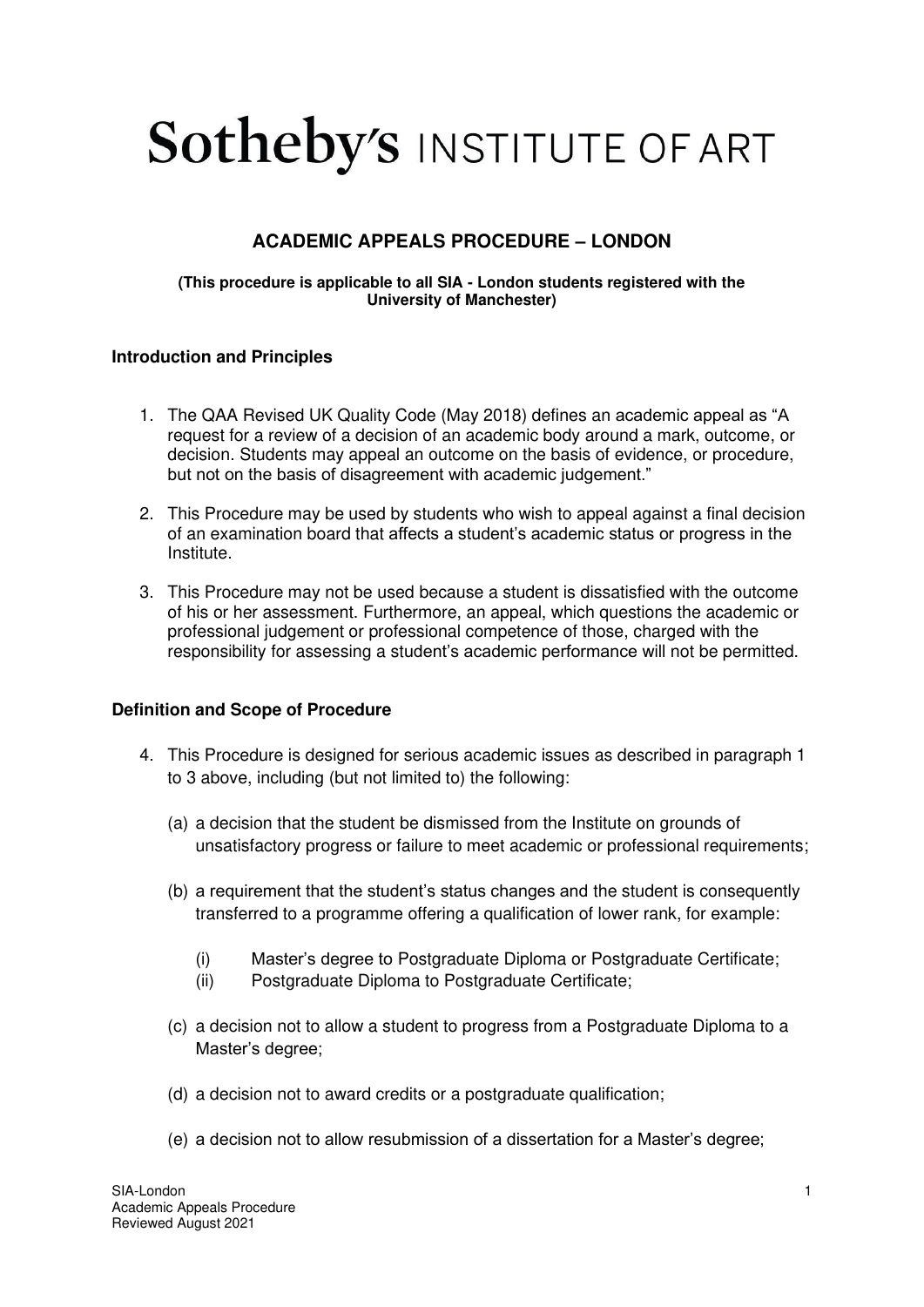- (f) the result of a formal assessment, unit result or the award of a particular degree classification.
- 5. The OIA Good Practice Framework (Dec. 2016) defines a student as "anyone who is, or was recently, a registered student" at Sotheby's Institute of Art
- 6. A student may submit an appeal only on his or her own behalf; an appeal submitted by a third party will not be accepted unless accompanied by written authorisation from the student. A student may, however, seek support from, for instance through Student Support services in submitting an appeal.

#### **Grounds for Appeal**

- 7. An appeal may be made only on grounds alleging, with accompanying evidence:
	- (a) that there exists or existed circumstances affecting the student's performance of which, for good reason, the board of examiners or committee may not have been made aware when the decision was taken and which might have had a material effect on the decision. **[Note: If a student wishes to appeal on such grounds, s/he must give adequate reasons with supporting documentation why this information was not made available prior to the decision being made. If a student wishes to appeal on such grounds without supporting documentation, the student must present a credible and compelling reason for the non-disclosure of circumstances affecting his/her performance at the time]**;
	- (b) that there had been a material administrative error or procedural irregularity in the assessment process or in putting into effect the regulations for the programme/course of study of such a nature as to cause significant doubt whether the decision might have been different if the error or irregularity had not occurred;
	- (c) that there is evidence of prejudice or bias on the part of one or more of the examiners;
	- (d) that the supervision of the student in respect of research for a dissertation or thesis or equivalent work was unsatisfactory in relation to the Institute's Dissertation Protocol, to the point that his or her performance was seriously affected. If students wish to appeal on such grounds but the supervisory concerns arose significantly before the assessment result against which they are appealing, and without it having been raised in writing with the Institute before the appeal, the student must provide credible and compelling reasons for only raising these concerns at appeal.

# **Informal Stage: Local Resolution**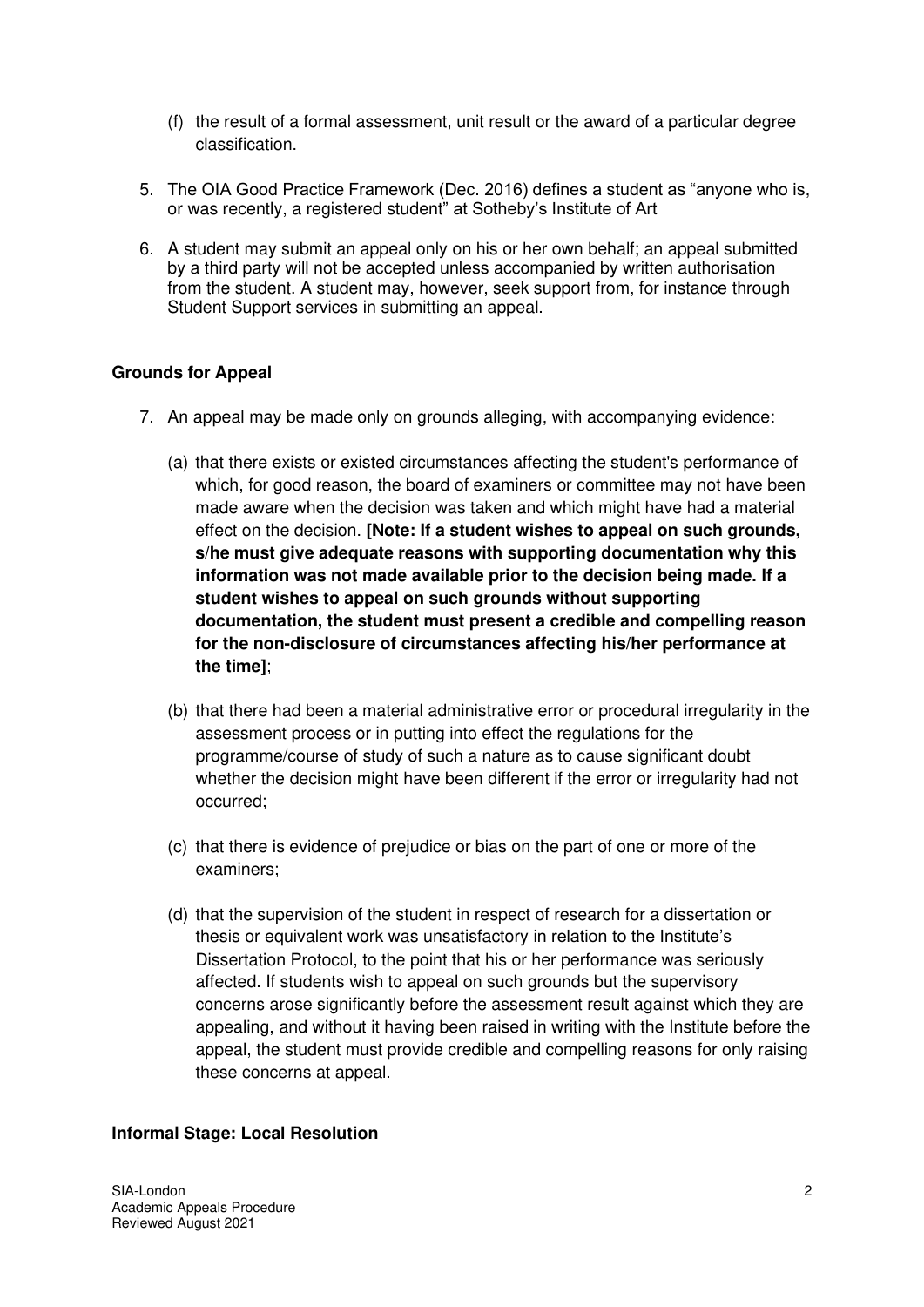- 8. A student considering appealing should discuss the matter with his or her Personal Tutor, Programme Director or Course Leader, or Supervisor at the Institute before doing so in order to better clarify the reason for the result or decision against which s/he wishes to appeal, or to outline where a readily amendable error may have taken place. An initial evaluation at this informal stage will also ensure that the student's prospective appeal is submitted under the appropriate procedure. The student may be referred, for example, to a different procedure (i.e., Student Complaints Procedure). A formal appeal should only be submitted if a student remains dissatisfied once informal avenues have been exhausted.
- 9. Where a student's possible appeal has been resolved locally, the member(s) of staff involved will communicate the resolution to the student, usually via email, so there is a record of the resolution. The email communication will also be sent to the Institute's Quality Team so they can record and track locally resolved potential appeals.
- 10. The Institute's Quality Team will also monitor, action and track any student appeals, whether resolved at the informal stage or through the formal procedure.

# **Formal Procedure**

- 11. If a student remains dissatisfied with the result or decision once informal avenues have been exhausted or when the issue is not appropriate to be raised informally in the opinion of the student, and the student believes there are valid grounds for appeal (as specified in paragraph 5 above), s/he may invoke the formal appeal procedure. The student may seek advice and guidance in preparing the appeal from the Registrar or other member of the Quality Team.
- 12. A formal appeal may be initiated by completing an Appeals Form (available from Canvas) and submitting it to the Registrar within forty (40) working days of notification of the result or decision. No appeal can be made subsequent to the forty (40) day period, unless the Quality Team determines in its discretion that good cause has been shown for late submission. The student should submit the Form with any documents s/he wishes to be considered in the appeal. Evidence should normally be contemporaneous, capable of verification, and written in English.
- 13. The Registrar will send the student formal written notification if a student's appeal is submitted out of time and the Quality Team has determined that good cause for late submission has not been shown. This decision is not appealable; a Completion of Procedures letter can be provided on request.
- 14. The Registrar will convene a meeting of the **Academic Appeals Committee** as soon as possible to review the appeal and supporting documentation, and will inform the student at least ten (10) working days before the date of the meeting and the members of the Committee. The student may if s/he wishes appear before the Committee in person and may be accompanied by a friend who is also a registered student of the Institute, acting as an observer only. Attendance by the student is not required.
- 15. If the student has any objection to (a) the time or date of the meeting, and/or (b) the membership of any person or persons participating on the **Academic Appeals**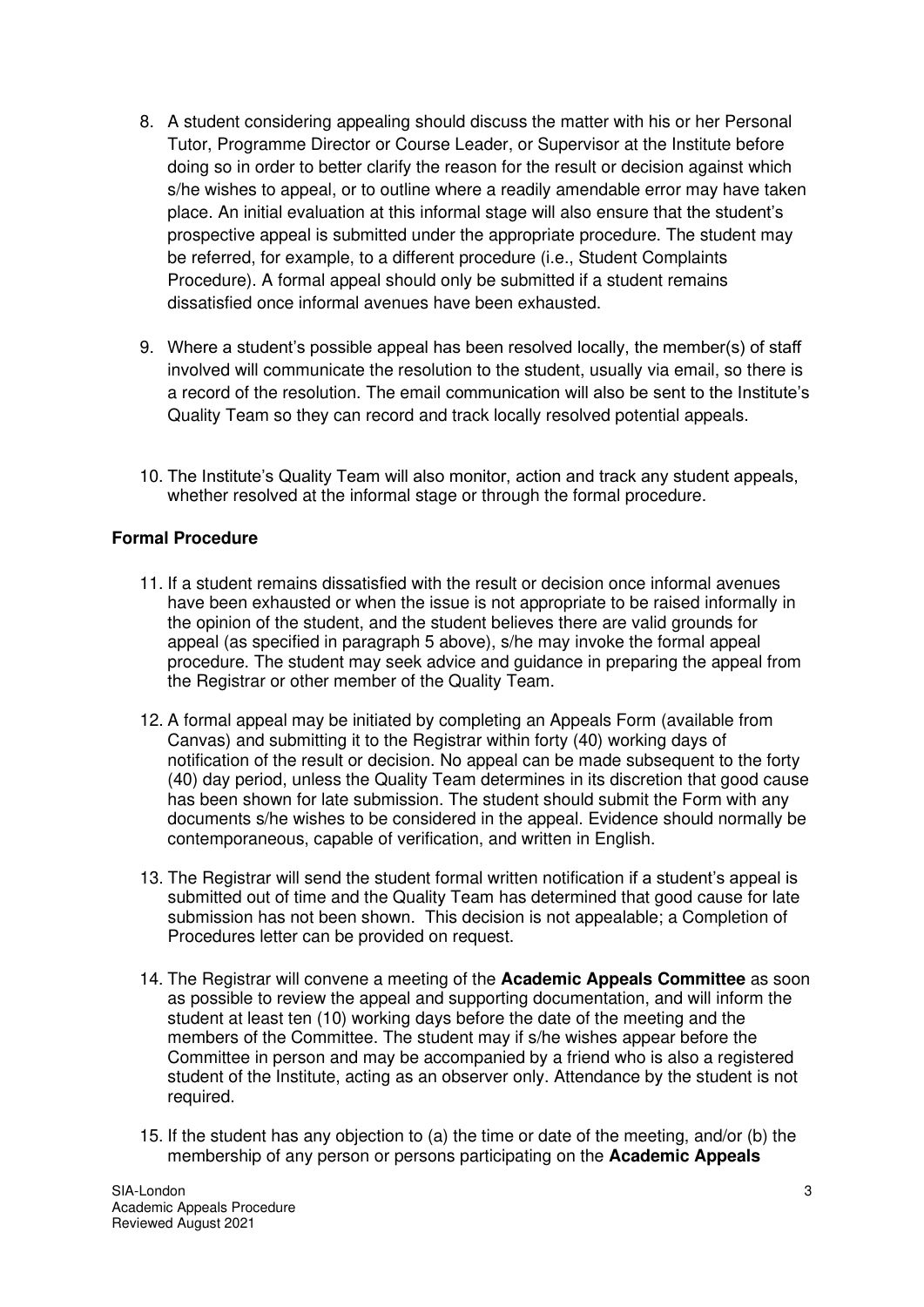**Committee**, the student may, by written request to the Registrar. This request should be received no later than five (5) working days before the date that the meeting is to be held, ask for (i) an alternative time and date and/or (ii) an alternative member or members to serve on the **Academic Appeals Committee**, giving the reason(s) for the request. The Registrar shall have power to decide upon the validity of any such request and may change the time and date and/or appoint an alternative member or members to the **Academic Appeals Committee**. In exceptional circumstances, the student(s) may attend the **Committee** via alternative means such as Zoom or other forms of web conferencing.

- 16. The Registrar will compile materials relevant to the Appeal to circulate to the Academic Appeals Committee. It will be shared with the appellant at least 5 working days before the date of the Committee.
- 17. If the Registrar considers that the student has shown that there is good reason that s/he cannot attend the hearing in person, the Registrar may agree to the student participating in the hearing via web conferencing facilities (or equivalent). If in either case without showing good cause, (i) the student fails to attend the hearing in person or (ii) having obtained the Registrar's prior consent to participate in the hearing via web conferencing facilities (or equivalent), the student fails to participate in this manner, the hearing may be conducted in his or her absence.
- 18. The **Academic Appeals Committee** will include the Institute's Senior Officer Quality Assurance and Validation (Chair) or Nominee, and two members of staff and/or academic faculty not associated with the case and a Student Representative from a different cohort to the appellant(s). The Registrar will attend as secretary, but shall not vote.
- 19. Subject to the provisions of this Procedure, the Chair shall determine all issues of procedure at the meeting of the **Academic Appeals Committee**. The **Academic Appeals Committee** shall give the student opportunity to present his or her case at the meeting. The **Academic Appeals Committee** shall conduct its hearings in accordance with the rules of natural justice.
- 20. The **Academic Appeals Committee** will reach its conclusions and recommendations by a majority of its members. The Chair may vote and shall have, in addition, a casting vote.
- 21. The **Academic Appeals Committee** may determine that the academic appeal has identified relevant matters that were not known to those making the original decision or that there had been procedural or administrative errors which might have affected that decision. In this event it may refer the case back to the original board of examiners for reconsideration taking into account any new information, or any guidance, from the **Academic Appeals Committee**. The reconvened board of examiners or committee will have the power to confirm or alter its original decision. Where the original decision is confirmed, the student will be given reasons for that decision. If the student is dissatisfied with the decision of the reconvened board of examiners or committee, the student may ask for the case to be reviewed once more by the **Academic Appeals Committee**, following the procedure outlined herein.
- 22. The **Academic Appeals Committee** will notify the student in writing within ten (10) working days of the meeting of its conclusions and recommendations in writing, which will set forth the reasons for its conclusions and recommendations. If there is a delay in reaching a conclusion because of, for example, the need for clarification of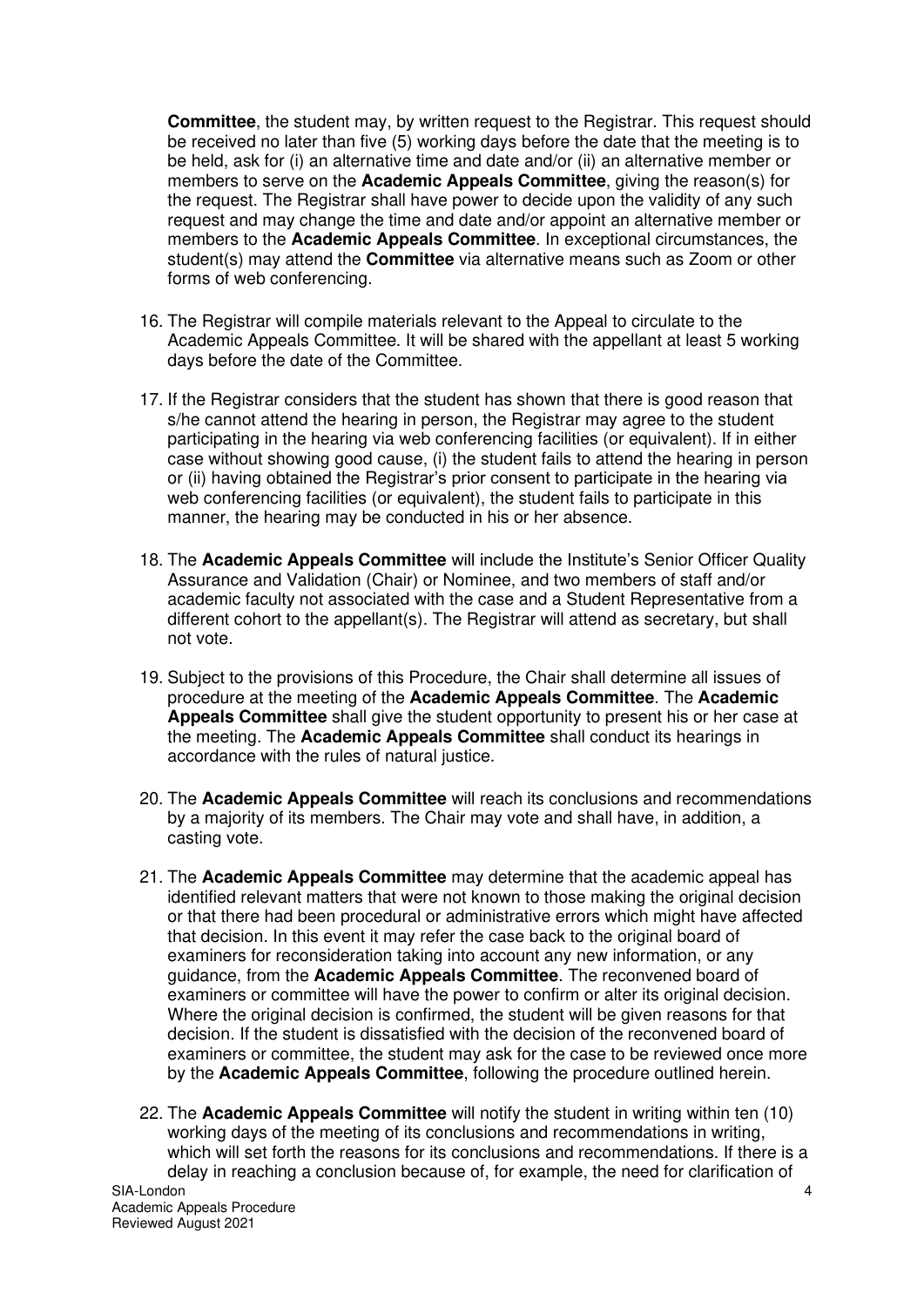matters with the student or for further information, the **Academic Appeals Committee** will so notify the student in writing. In such event, the **Academic Appeals Committee** will reconvene within thirty (30) working days of the original meeting date. The student may attend the reconvened meeting. The **Academic Appeals Committee** will notify the student in writing within ten (10) working days of the reconvened meeting of the outcome.

- 23. The **Academic Appeals Committee** should be aware that appeals processes are likely to be stressful for the students concerned and should attempt to minimise unnecessary pressure on students and offer them appropriate support, while striving to fulfil its duties in line with this Policy.
- 24. If this is the end of the appeals process a Completion of Procedures letter will be issued to the student and a copy retained by the Quality Team.

#### **Review**

- 25. If the student is dissatisfied with the response set forth in the written notification of the **Academic Appeals Committee**, the student shall have the right to ask for a review of the decision. A review will only be undertaken against the conclusions and recommendations on one or both of the following grounds:
	- (a) procedural irregularity; and/or.
	- (b) a consideration of whether the outcome was reasonable in all the circumstances; and/or
	- (c) availability of new evidence which could not reasonably have been expected to be presented at the original **Academic Appeals Committee** meeting.
- 26. The student may submit a request for a review, including a statement of the grounds on which the review request is being made, in writing to the Registrar to be received within ten (10) working days of the date on which written notification of the determination of the original **Academic Appeals Committee** is sent to the student. A request for a review received after this time without good cause shown for its late submission shall only be granted at the discretion of the Registrar.
- 27. The Registrar shall convene a **Review Panel** to hear the appeal of the student. The **Review Panel** shall not re-hear the case afresh, but shall consider whether the initial conclusions and recommendations were fair by:
	- (a) reviewing the procedures followed; and
	- (b) establishing whether the appellant has presented any new evidence that could not reasonably have been expected to be presented at the original **Academic Appeals Committee** meeting and whether this evidence is material and substantial to the conclusions and recommendations.
- 28. The following Institute members shall serve on the **Review Panel**:
	- (a) One nominated member drawn from the Academic Board (Chair); and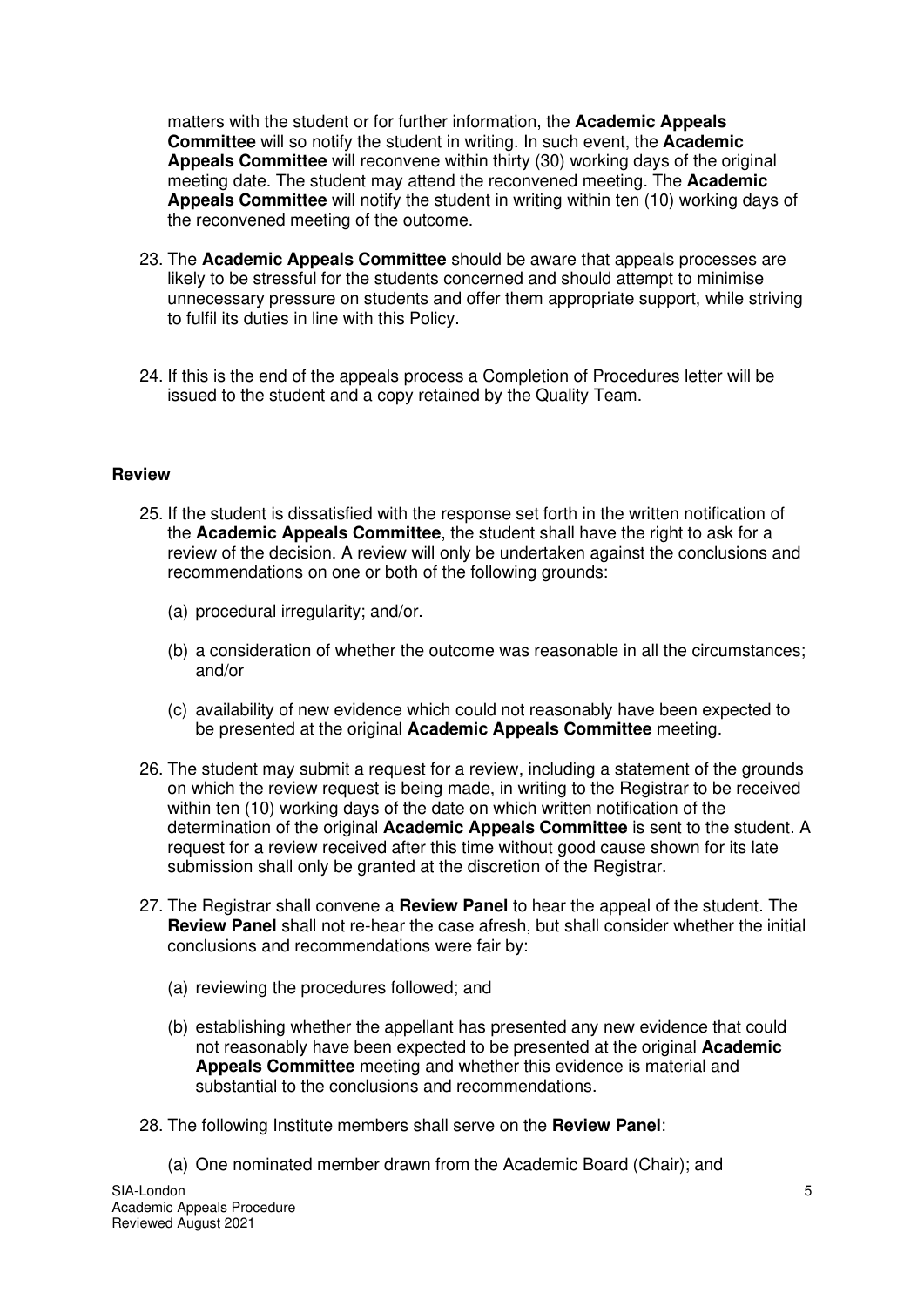- (b) Two members of the academic staff, drawn from the Institute. And
- (c) a Student Representative from a different cohort to the appellant(s).

The **Review Panel** shall have a quorum of four members. The Registrar shall attend as secretary, but shall not vote.

- 29. No person shall be a member of the **Review Panel**:
	- (a) who served on the **Academic Appeals Committee** which dealt with the matter(s) under review, or was otherwise involved in the proceedings; or
	- (b) who has been in any manner closely connected with the case; or
	- (c) in respect of whom a conflict of interest would arise or is likely to arise if s/he were to be a member of the **Review Panel**.
- 30. The Registrar shall inform the student in writing at least ten (10) working days in advance of the hearing of the date, time and place of the hearing, and the names of the members of the **Review Panel**.
- 31. If the student has any objection to (a) the time or date of the hearing, and/or (b) the membership of any person or persons participating on the **Review Panel**, the student may by written request to the Registrar. The request should be received no later than five (5) working days before the date that the hearing is to be held, ask for (i) an alternative time and date and/or (ii) an alternative member or members to serve on the **Review Panel**, giving the reason(s) for the request. The Registrar shall have power to decide upon the validity of any such request and may change the time and date and/or appoint an alternative member or members to the **Review Panel**. In exceptional circumstances the student(s) may attend the **Panel** via alternative means such as Skype or other forms of video transmission.
- 32. Subject to the provisions of this Procedure, the Chair shall determine all issues of procedure at the hearing of the **Review Panel**. The **Review Panel** shall give the student the opportunity to present his/her case at the hearing.
- 33. The student may be accompanied at the hearing of the **Review Panel** by a friend if s/he is a registered student at the Institute, acting as an observer only.
- 34. Attendance by the student at the **Review Panel** is not compulsory.
- 35. Conclusions and recommendations may be made by a majority of the **Review Panel**. The Chair may vote and shall have, in addition, a casting vote. The **Review Panel** may elect an alternate Chair.
- 36. The **Review Panel** shall conduct its business in accordance with the rules of natural justice. The **Review Panel** shall have the authority, if the student presents new evidence that is material and substantial to the **Review Panel**, to refer the case back for consideration to the original Board of Examiners. In such event the student will have another opportunity to appeal the conclusions and recommendations of the newly constituted **Academic Appeals Committee**.